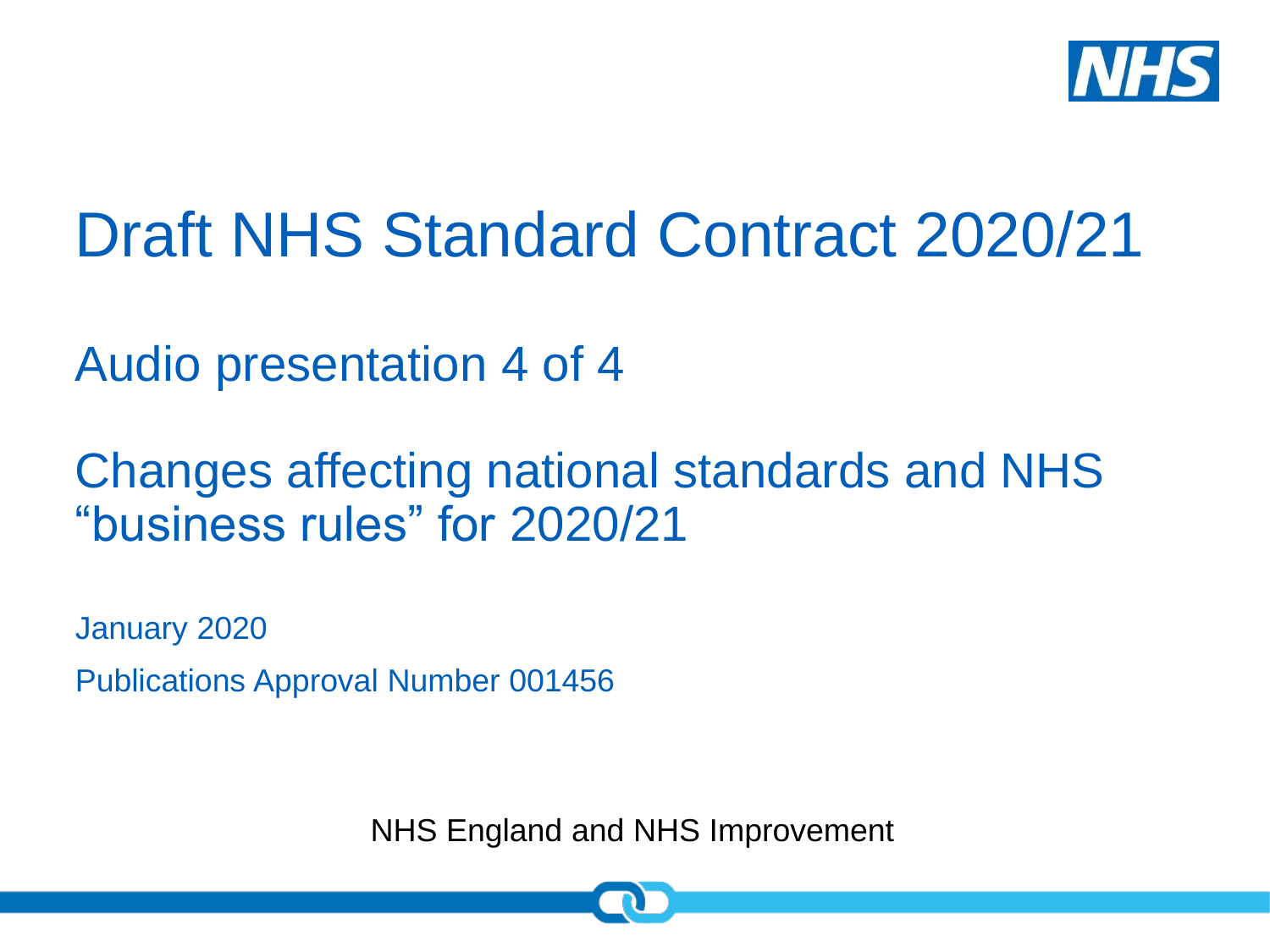

#### Welcome

This is the last of four audio presentations which we have prepared to help to explain the changes proposed to the NHS Standard Contract for 2020/21.

This is the agenda we have been working through in the four separate presentations:

| <b>Presentation 1</b> | Introduction to the Contract                                                        |
|-----------------------|-------------------------------------------------------------------------------------|
| <b>Presentation 2</b> | Local system collaboration and<br>integration                                       |
| <b>Presentation 3</b> | New national policy initiatives included in<br>the draft Contract for 2020/21       |
| <b>Presentation 4</b> | <b>Changes affecting national standards</b><br>and NHS "business rules" for 2020/21 |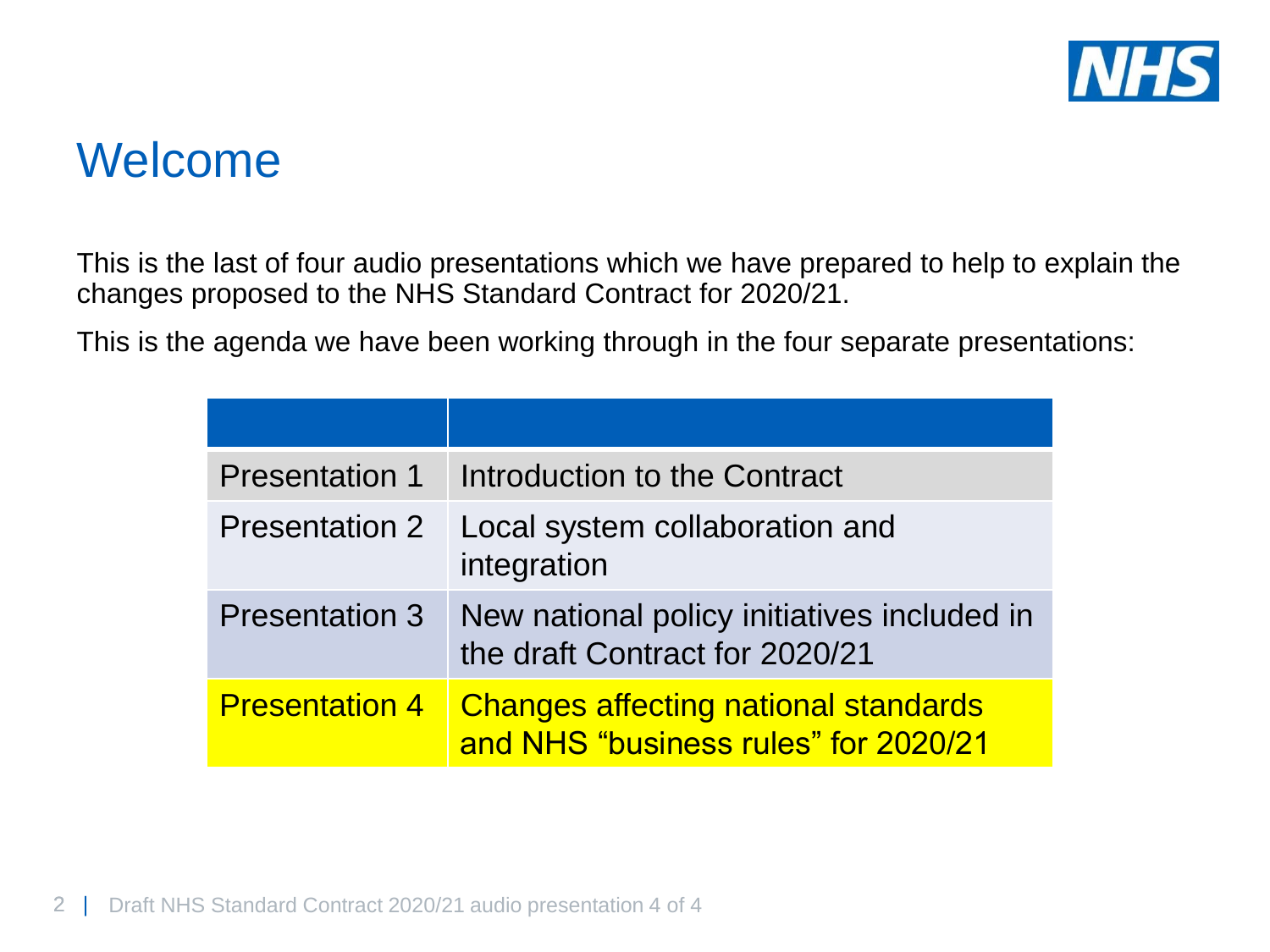

#### What this presentation covers

In this section, we intend to cover these areas:

- Clinical Review of Standards
- financial sanctions
- patient choice
- counting and coding changes
- National Tariff Payment System
- dispute resolution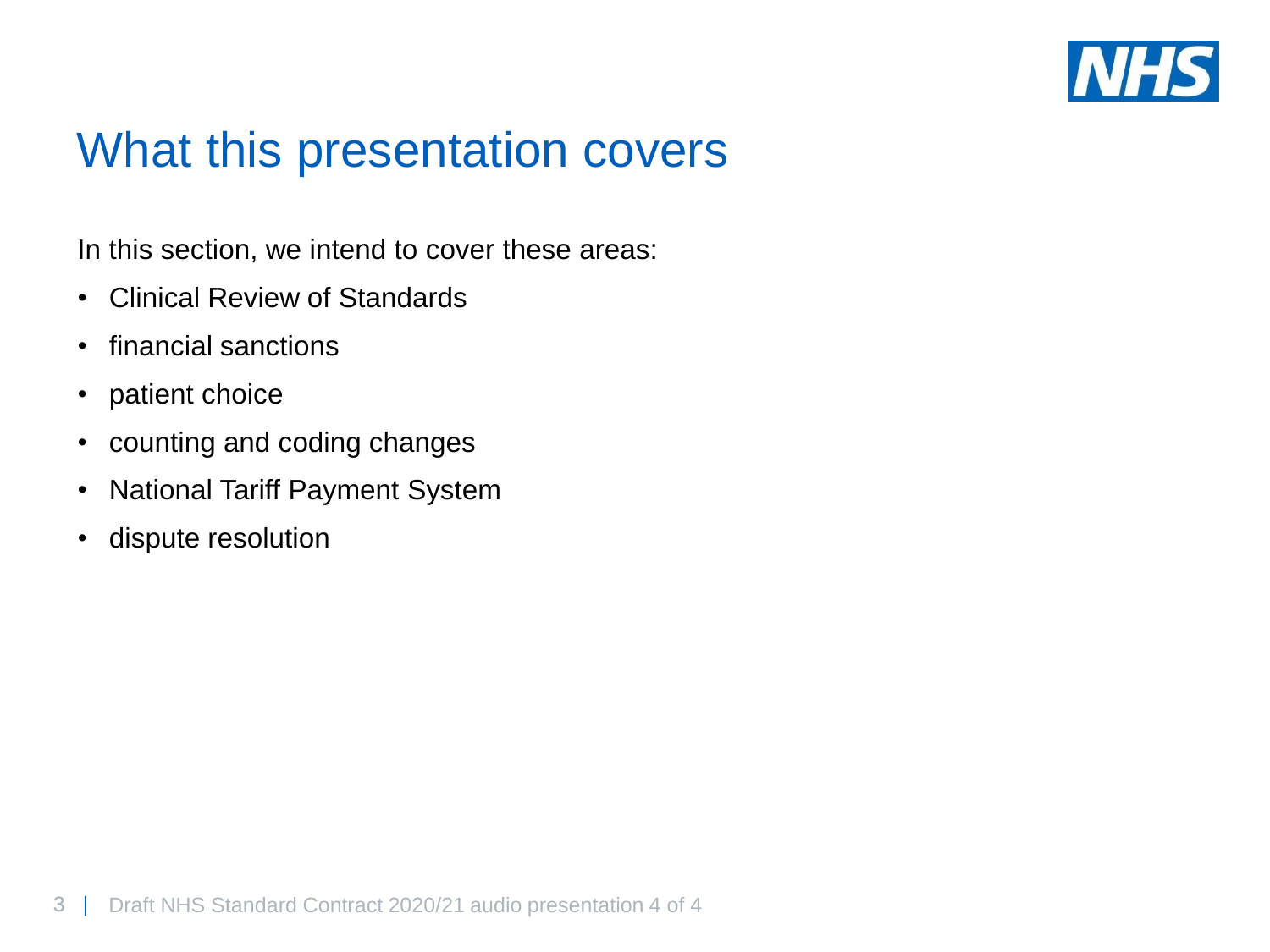

## Clinical Review of Standards

- The national review of NHS standards for access to key services is still ongoing [\(see https://www.england.nhs.uk/publication/clinically-led-review-of-nhs-access](https://www.england.nhs.uk/publication/clinically-led-review-of-nhs-access-standards/)standards/)
- It covers the standards for urgent and emergency care, mental health, cancer and elective care
- New standards will ultimately replace and/or augment many of those which are included in the current Contract at Schedules 4A and 4B.
- A separate engagement process on the new standards is planned for early 2020.
- The one change made to the draft Contract for 2020/21 is to add in the longplanned cancer 28-day [Faster Diagnosis Standard](https://www.england.nhs.uk/cancer/early-diagnosis/)
- The performance threshold for this is to be set, initially, between 70% and 85% feedback invited.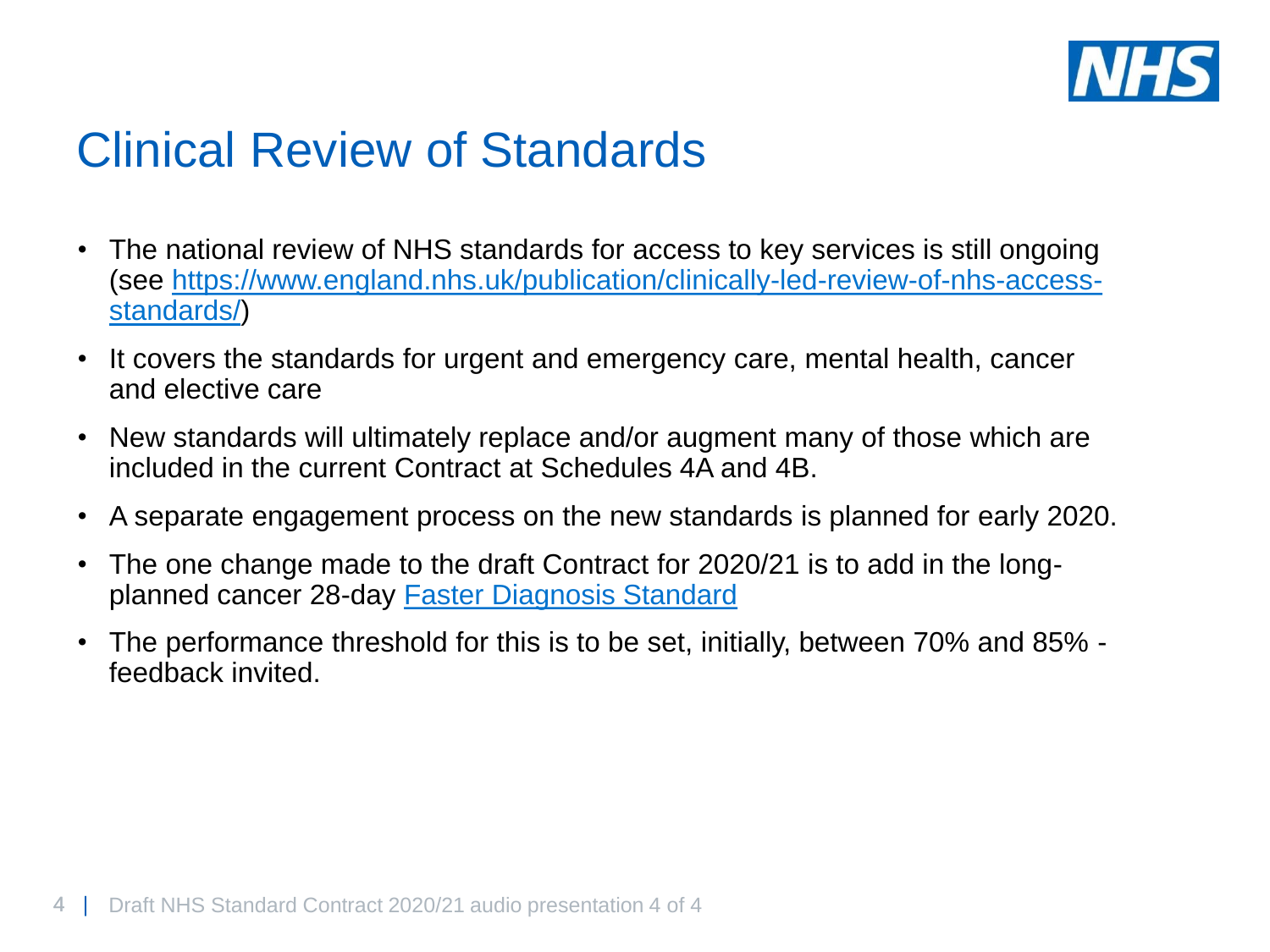

## Suspension of financial sanctions

The Contract continues to include financial sanctions which apply where providers fail to achieve certain of the national standards set out in Schedules 4A and 4B

BUT most of these sanctions are suspended for those NHS Trusts and NHS Foundation Trusts which agree with NHSE/I a financial improvement trajectory for 2020/21 – where this is the case, the commissioner cannot apply the sanction set out in Schedule 4A / 4B, nor can they withhold funding under GC9.

These arrangements are given effect by wording in SC36.38 and GC9.26 (fulllength) and SC36.28 and GC9.9 (shorter-form).

The sanctions which remain active for all providers in 2020/21 are those relating to

- 52-week breaches
- cancelled operations
- mixed sex accommodation breaches
- breaches of the duty of candour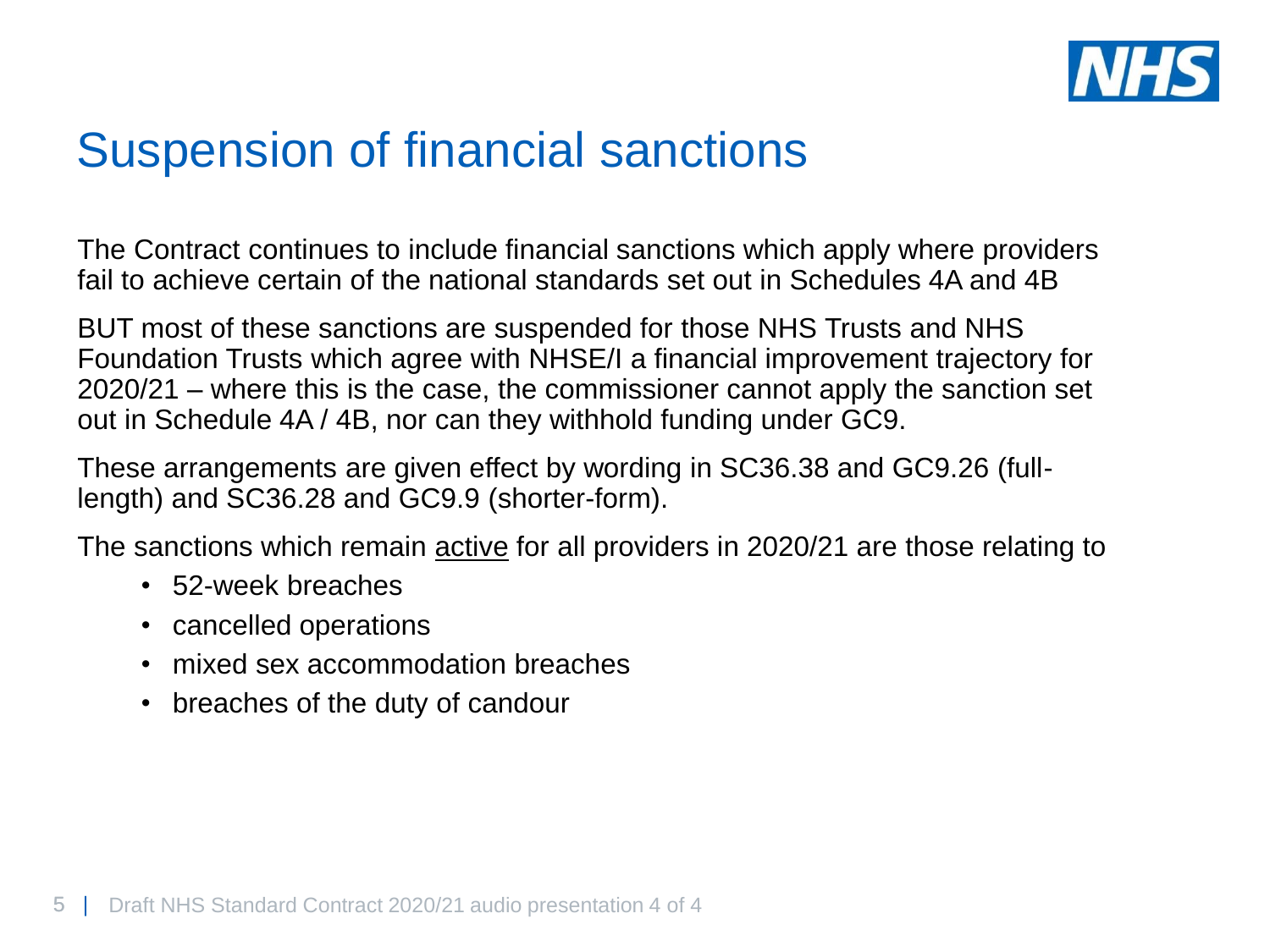

## New sanction on timely completion of Care and Treatment Reviews (CTRs)

- CTRs (including CETRs for children) are carried out for people with learning disabilities / autism – before (and periodically during) admission to hospital. The aim is to ensure that any admission to / stay in hospital is appropriate.
- SC6.9 already requires compliance with [CTR Guidance,](https://www.england.nhs.uk/learning-disabilities/care/ctr/) which sets out the timescales within which CTRs must be carried out.
- New SC6.10-12 introduce financial sanctions on the provider where an in-hospital CTR is not completed on time as a result of any act or omission by the provider.
- The new sanctions fall into two categories.
	- o Where no CTR has been undertaken prior to admission, one must be completed within 28 days of admission (adult) or 14 days (under 18). Where this is not achieved, the commissioner may withhold and retain the sum of £5,000 plus £300 for each additional day until the CTR is completed.
	- o Once a Service User has been admitted, a further CTR must be completed every 12 months (adults in secure settings) / every 6 months (adults in nonsecure settings) / every 3 months (under 18). Where this is not achieved, the commissioner may withhold and retain the sum of £300 for each additional day until the CTR is completed.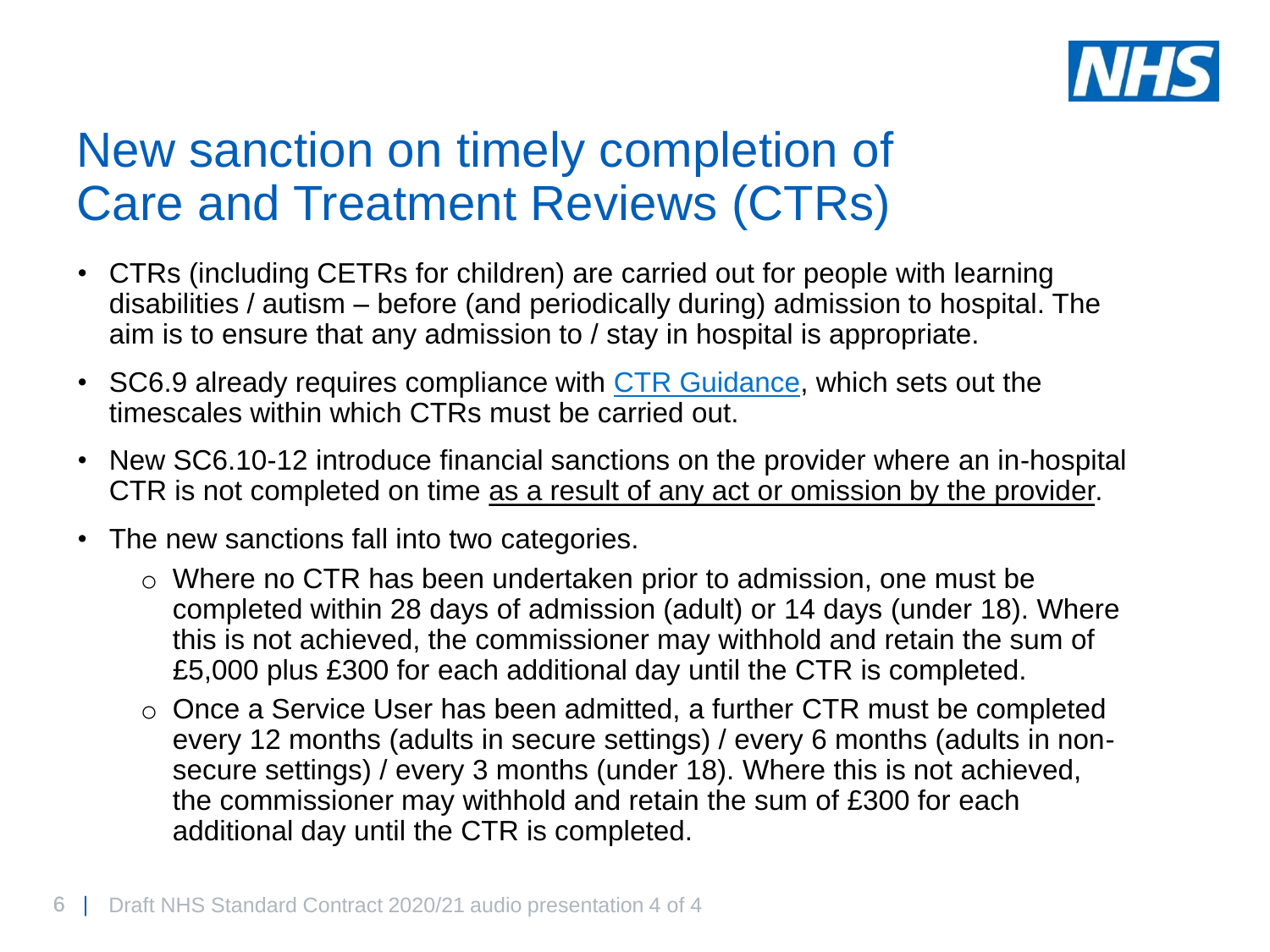

## Other changes affecting sanctions

- Sanctions relating to infection control (MRSA and C difficile cases) have been removed for 2020/21.
- Re-use of the funding which commissioners withhold from providers through sanctions (as well as any unspent CQUIN funding) is now to be considered within the scope of the System Collaboration and Financial Management Agreements required in each system for 2020/21 (see presentation 2).
- This approach replaces the arrangements for oversight of the use of such funding by NHSE/I regional teams (and for a "virtual" 52-week breach sanction on commissioners), which applied in 2019/20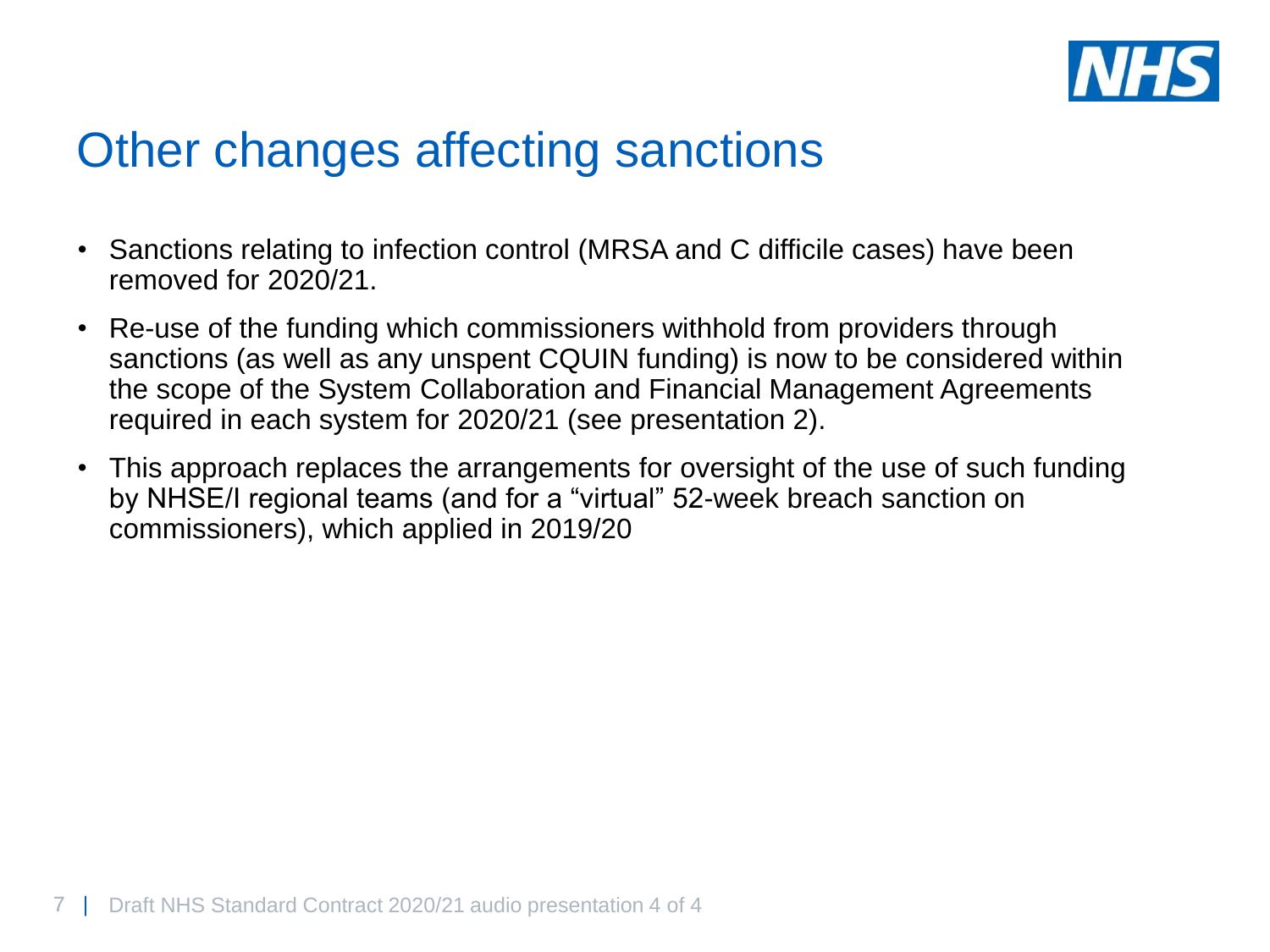

#### Patient choice of provider

- The 2019/20 Planning Guidance introduced the idea of "choice at 26 weeks".
- So we have now included a new high-level requirement in SC6 of the draft 2020/21 Contract on commissioners and providers to implement this 26-week choice initiative – with detailed guidance to follow.
- Patients are already legally entitled to move provider if they are told they are likely to wait over 18 weeks.
- Key difference
	- $\circ$  choice at 18 weeks optional, onus on the patient
	- $\circ$  choice at 26 weeks something which the commissioner and provider must offer.
- Question would it make better sense to amalgamate the two, so that choice must be offered at the point the patient actually breaches 18 weeks (or is informed that he/she is likely to)?
- You can feed back on this question through the Contract consultation but also watch out for what the 2020/21 Planning Guidance will say on this when published.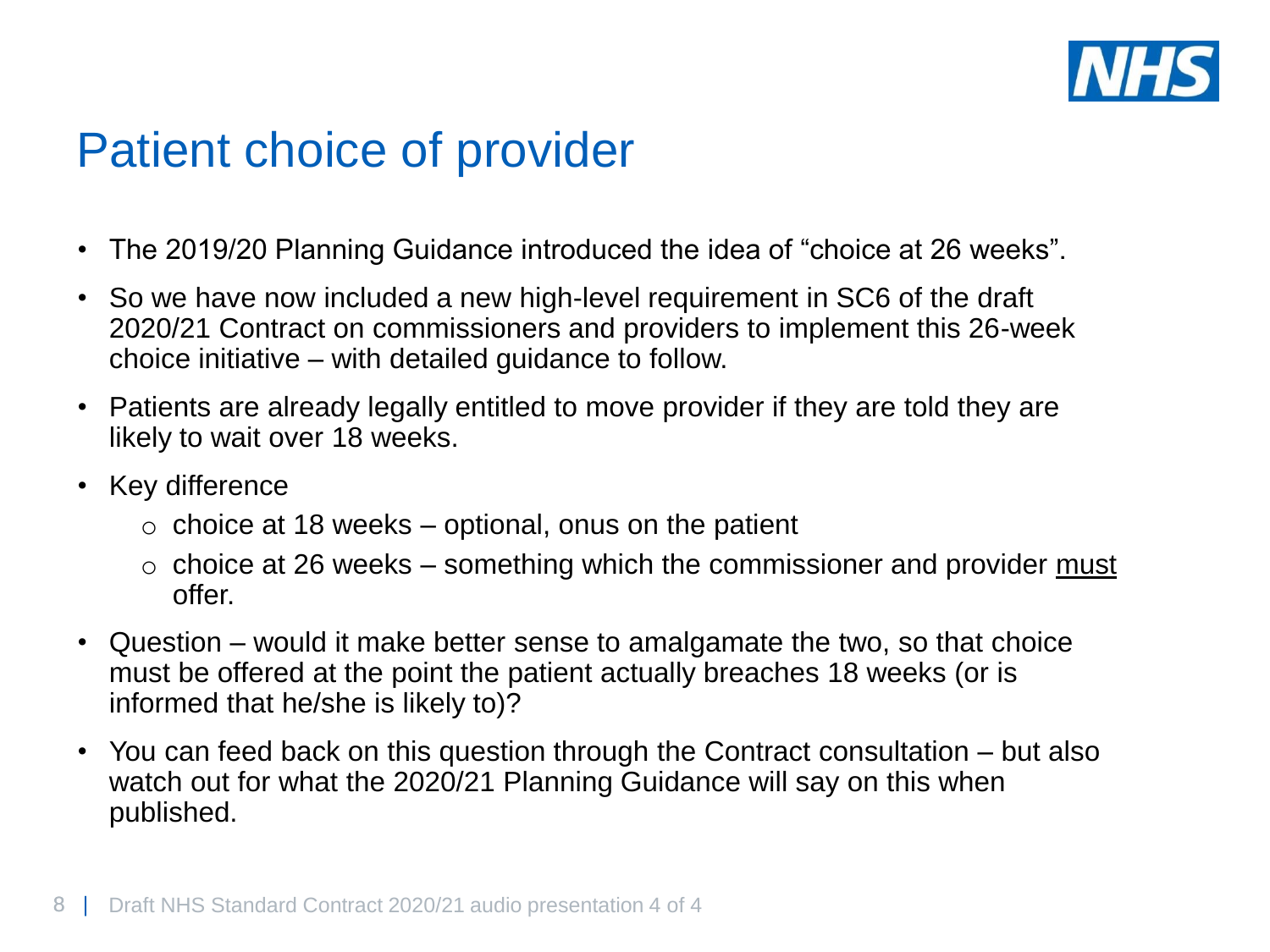

## Counting and coding changes

The 2020/21 Contract continues to feature provisions in SC28 for the notification and time-limited financial neutralisation of "counting and coding changes" – that is, changes in the way in which patient activity is recorded by a provider.

The requirement for financial neutralisation applies whether or not a change is nationally mandated (through new guidance published by by NHS Digital) or locally proposed (by the provider or commissioner, in order to secure better compliance with existing NHS Digital guidance).

The Contract provisions in this area have not been changed for 2020/21. They are explained in detail in section 44 of our [Contract Technical Guidance.](https://www.england.nhs.uk/publication/nhs-standard-contract-draft-2020-21-technical-guidance/)

Commissioners and providers should be aware of two areas in which counting and coding changes are being or may be nationally mandated for 2020/21.

- The first is the move to OPCS4.9 (see [https://hscic.kahootz.com/connect.ti/t\\_c\\_home/view?objectId=14270896#14](https://hscic.kahootz.com/connect.ti/t_c_home/view?objectId=14270896#14270896) 270896).
- The second relates to the recording of Same Day Emergency Care (SDEC) and, if approved, will be set out in the *NHS Operational Planning and Contracting Guidance 2020/21*.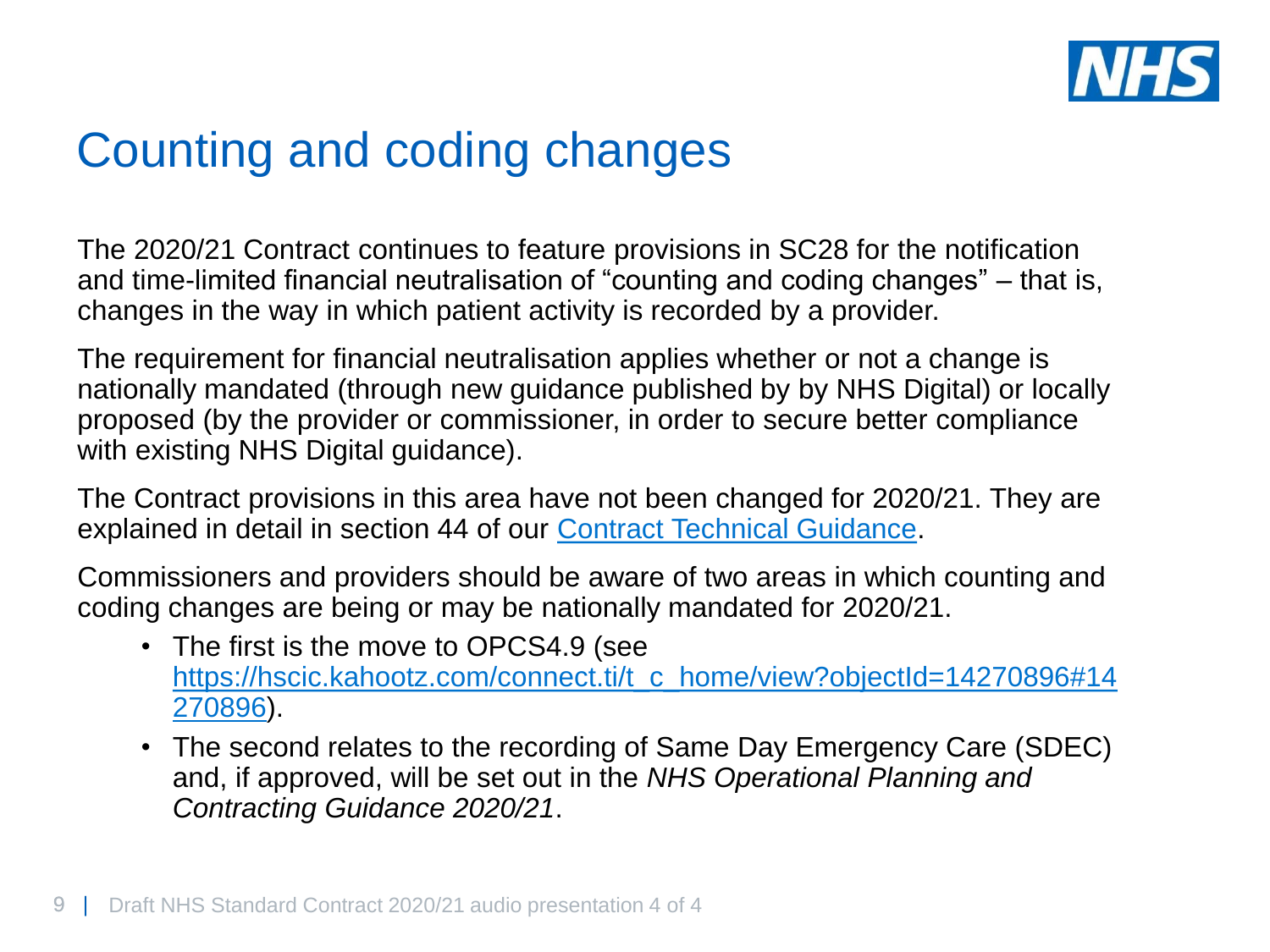

#### National Tariff Payment System

NHSE/I have been consulting separately on changes to the National Tariff Payment System for 2020/21.The proposals involve new arrangements for blended payment for outpatient care and maternity services, complementing those already introduced for emergency care in 2019/20.

Assuming the proposed arrangements are confirmed following consultation, the contractual means of giving effect to them will be as follows:

- The Emergency Care Blended Payment are already established under SC36.21, with a specific Schedule (3D) used for the agreed local arrangements. We continue to provide a detailed template for this Schedule, and model completed examples are set out in Appendix 8 of our Contract Technical Guidance.
- The new blended payment arrangements for outpatient care will be mandatory, and so we have included a new provision at SC36.22 to give them effect. There is more local flexibility in respect of what is included in each local agreement, however, so we have not provided a template. Rather, the agreed arrangements should be described locally in Schedule 3A (Local Prices).
- For maternity services, systems will be able to choose between retaining the current pathway tariff approach and moving to the blended payment model. The agreed approach should be set out locally in Schedule 3A (Local Prices).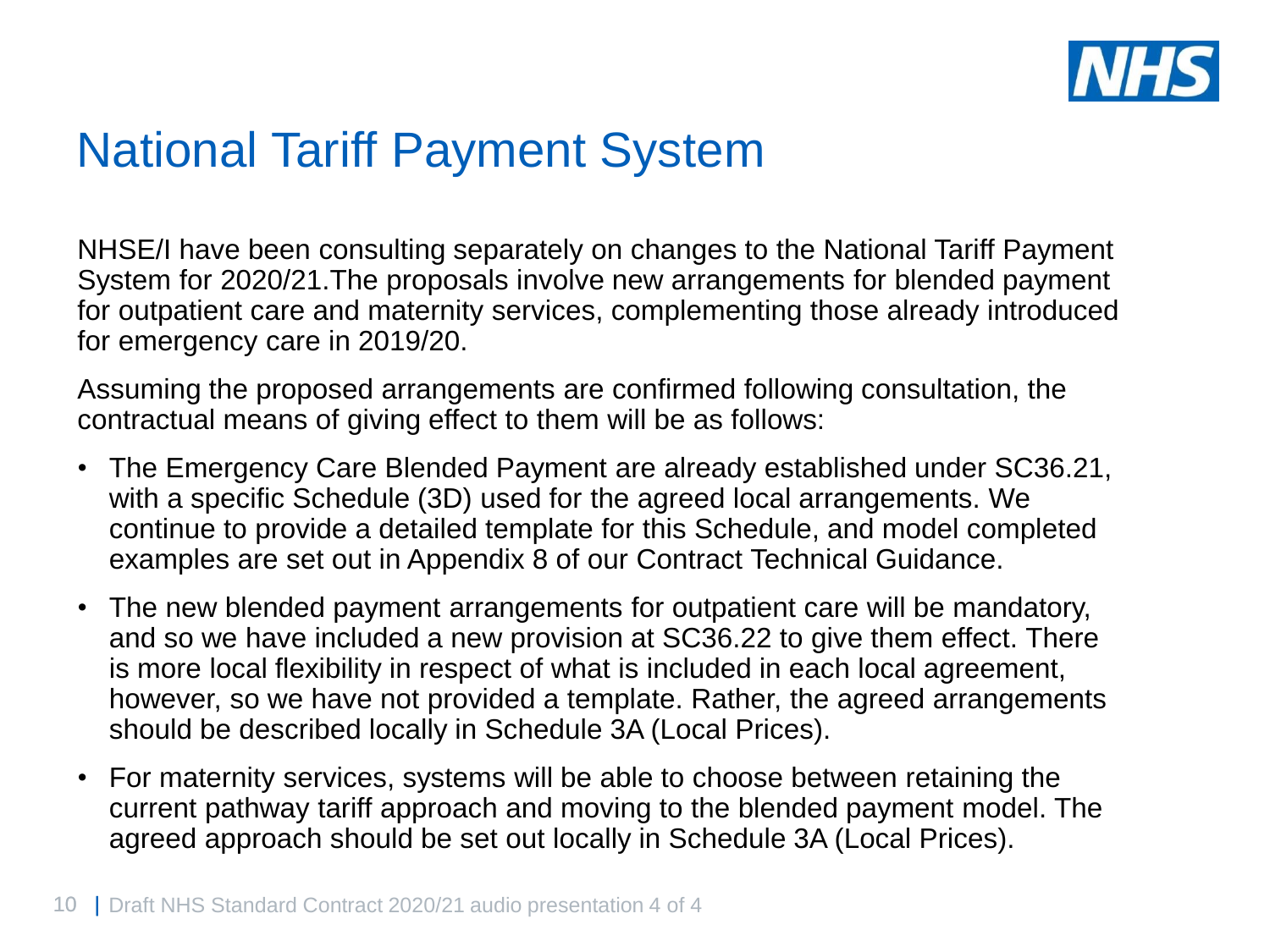

#### Dispute resolution procedures

NHSE/I will shortly publish joint guidance on contract dispute resolution for 2020/21.

- One procedure will deal with the resolution of disputes relating to the agreement of new contracts for 2020/21 between commissioners and NHS providers (ultimately resolved through arbitration through an Independent Arbitration Panel convened by NHSE/I).
- A second procedure will deal with the resolution of any disputes regarding the terms of any local variation to non-expiring contracts which are intended to take effect for 2020/21 (resolved through the GC14 process, ultimately through expert determination by an independent expert).

These documents will be published as part of the NHS Operational Planning and Contracting Guidance for 2020/21 and will be consistent with the processes which have operated in recent years.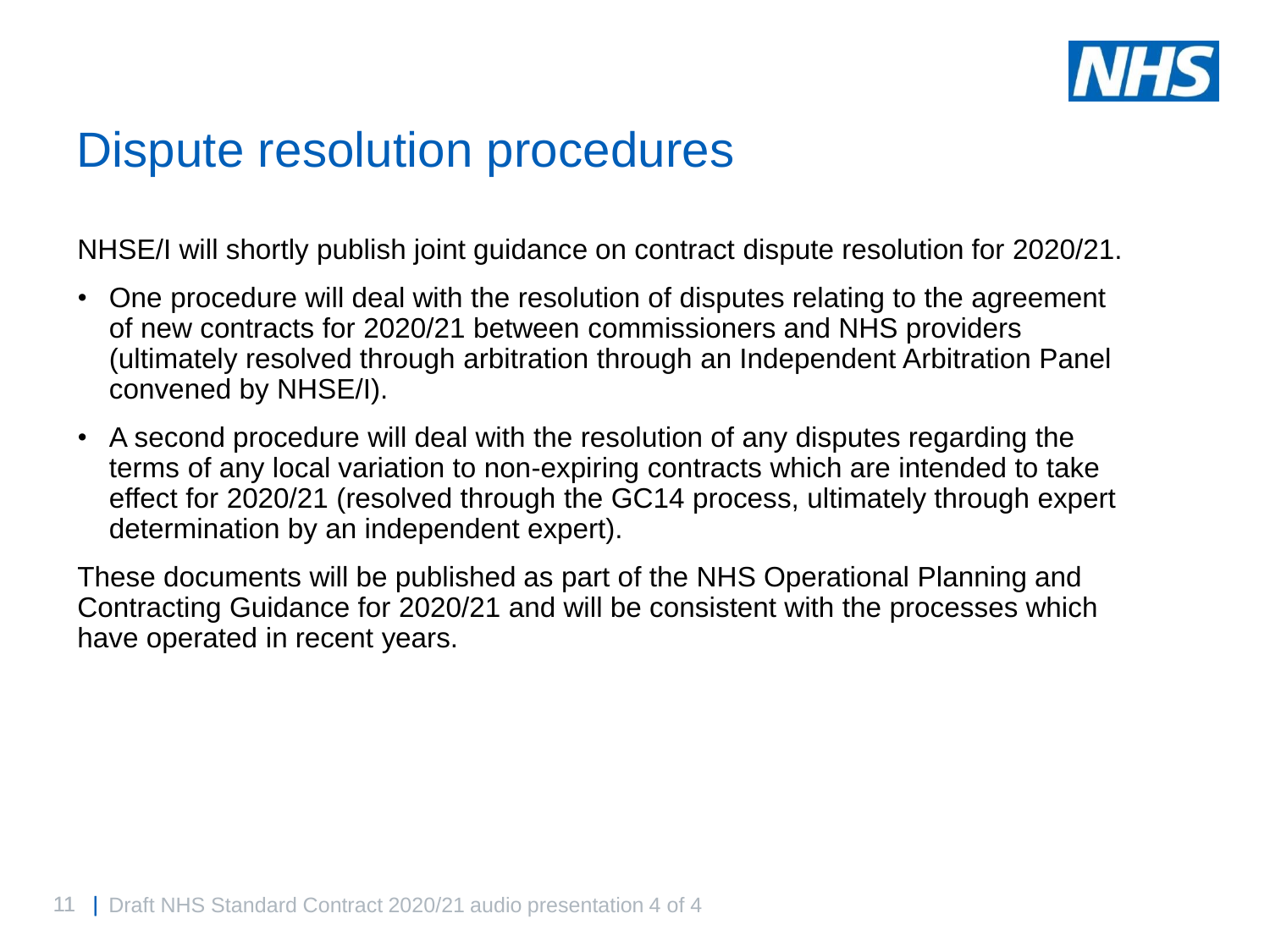

#### Dispute resolution – Contract changes

Consistent with these procedures, we are proposing two changes to the Contract wording on dispute resolution (GC14) for 2020/21

These are that:

- mediation will be arranged jointly by NHSE/I for disputes involving NHS Foundation Trusts (as well as for NHS Trusts, as currently); and
- Expert Determination for disputes involving NHS Trusts and NHS Foundation Trusts will be undertaken by an Expert allocated by NHSE/I, rather than via CEDR or any other body.

This means that the Nominated Mediation Body (on page 11 of the Particulars) now only needs to be completed where the provider is not an NHS Trust or an NHS Foundation Trust.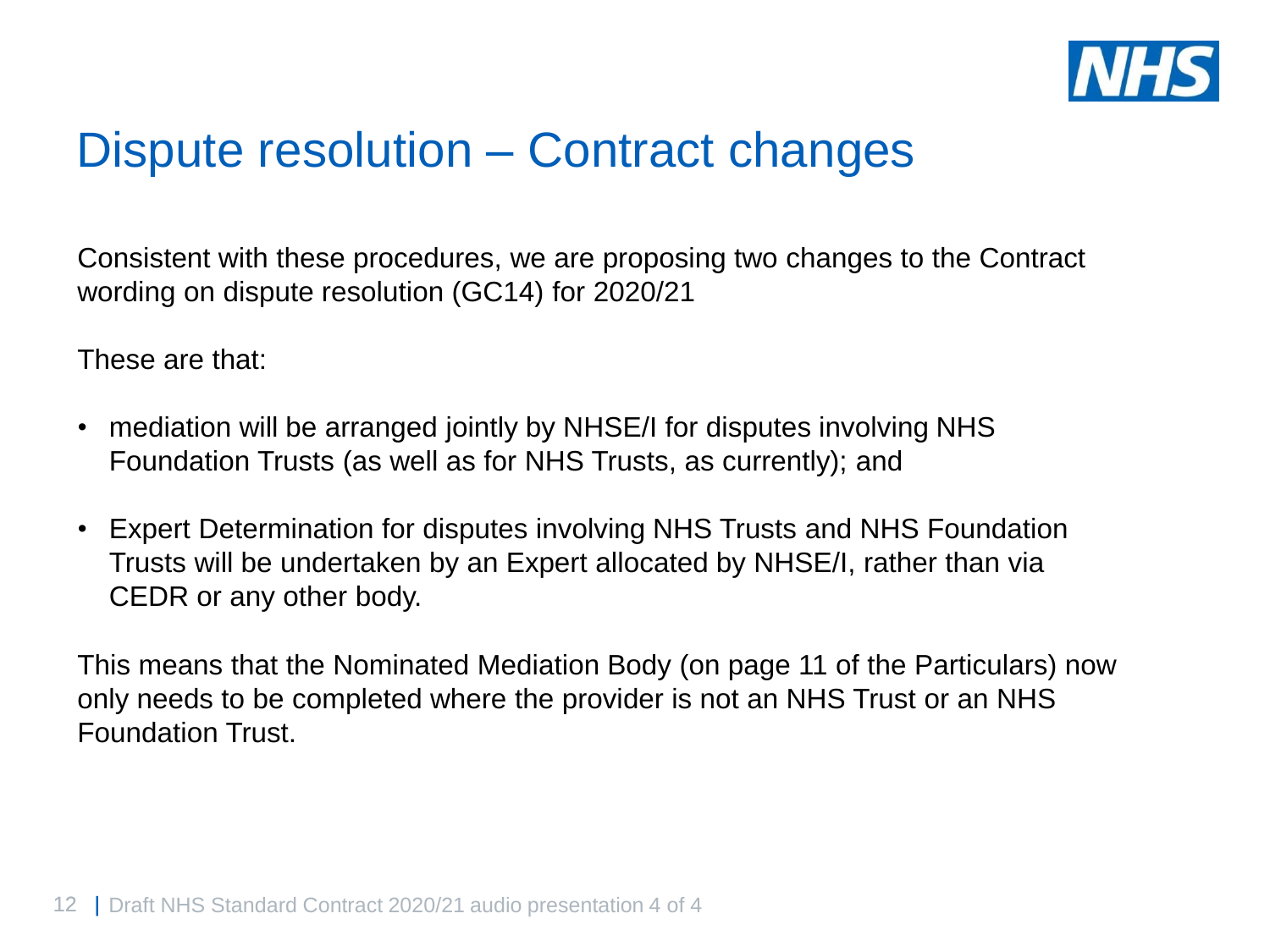

## Help and support

Website:

<https://www.england.nhs.uk/nhs-standard-contract/20-21/>

This hosts the full-length and shorter-form Contracts, the Contract Technical Guidance and other publications including

- model Collaborative Commissioning Agreement
- model sub-contracts and guidance

[Model grant agreement and guidance https://www.england.nhs.uk/nhs](https://www.england.nhs.uk/nhs-standard-contract/grant-agreement/)standard-contract/grant-agreement/

Email helpdesks for queries:

- on the NHS Standard Contract via [nhscb.contractshelp@nhs.net](mailto:nhscb.contractshelp@nhs.net)
- on CQUIN via [e.cquin@nhs.net](mailto:e.cquin@nhs.net)
- on Who Pays? via [england.responsiblecommissioner@nhs.net](mailto:england.responsiblecommissioner@nhs.net)
- on the eContract system [england.econtract@nhs.net](mailto:england.econtract@nhs.net)
- on the National Tariff Payment System [nhsi.pricing@nhs.net](mailto:nhsi.pricing@nhs.net)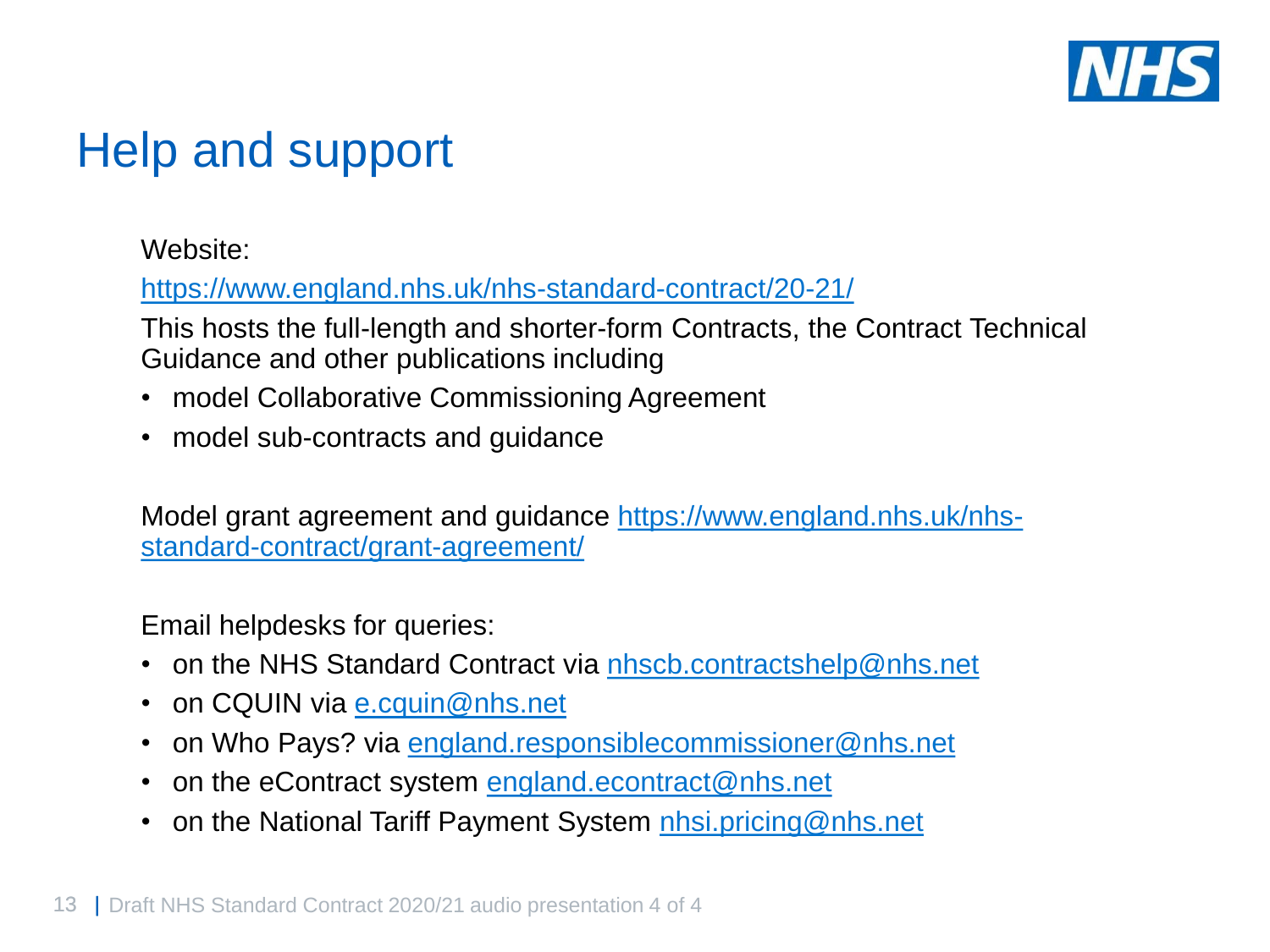

## Contract Technical Guidance

Our [Contract Technical Guidance c](https://www.england.nhs.uk/nhs-standard-contract/20-21/)ontains detailed advice on use and interpretation of the NHS Standard Contract and, more broadly, on many aspects of commissioning and contracting within the NHS, including

| Contract duration and<br>extension | Managing provider performance<br>and quality of care        |
|------------------------------------|-------------------------------------------------------------|
| Varying contracts                  | Managing activity and referrals                             |
| <b>Financial sanctions</b>         | Information requirements and<br>counting and coding changes |
| Sub-contracting                    | Managing payment                                            |
| <b>Managing disputes</b>           | Contract termination and exit<br>arrangements               |

Please do use the Technical Guidance as a reference point.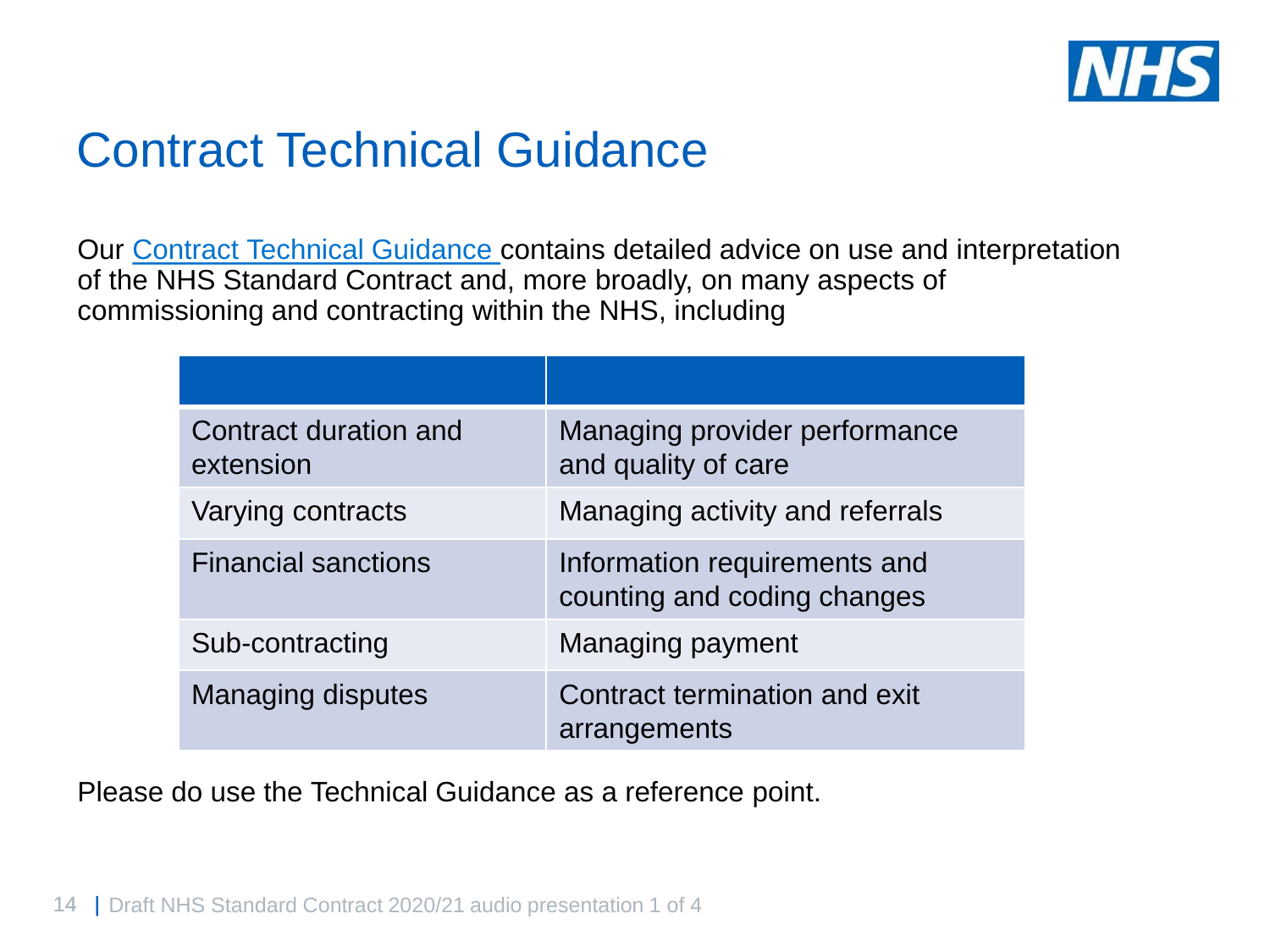

## Feeding back

The Contract consultation closes on Friday 31 January 2020.

You are welcome to feedback your views on the changes we are proposing to the Contract for 2020/21. You can do this in two ways:

- by using the online survey available at [https://www.engage.england.nhs.uk/consultation/proposed-changes-nhs](https://www.engage.england.nhs.uk/consultation/proposed-changes-nhs-standard-contract/)standard-contract/
- by email to [england.contractsengagement@nhs.net,](mailto:england.contractsengagement@nhs.net) using the template response [document available at https://www.england.nhs.uk/publication/draft-nhs-standard](https://www.england.nhs.uk/publication/draft-nhs-standard-contract-2020-21-a-consultation-stakeholder-response-document/)contract-2020-21-a-consultation-stakeholder-response-document/

We will publish the final version of the Contract as soon as possible after we have reviewed the consultation responses.